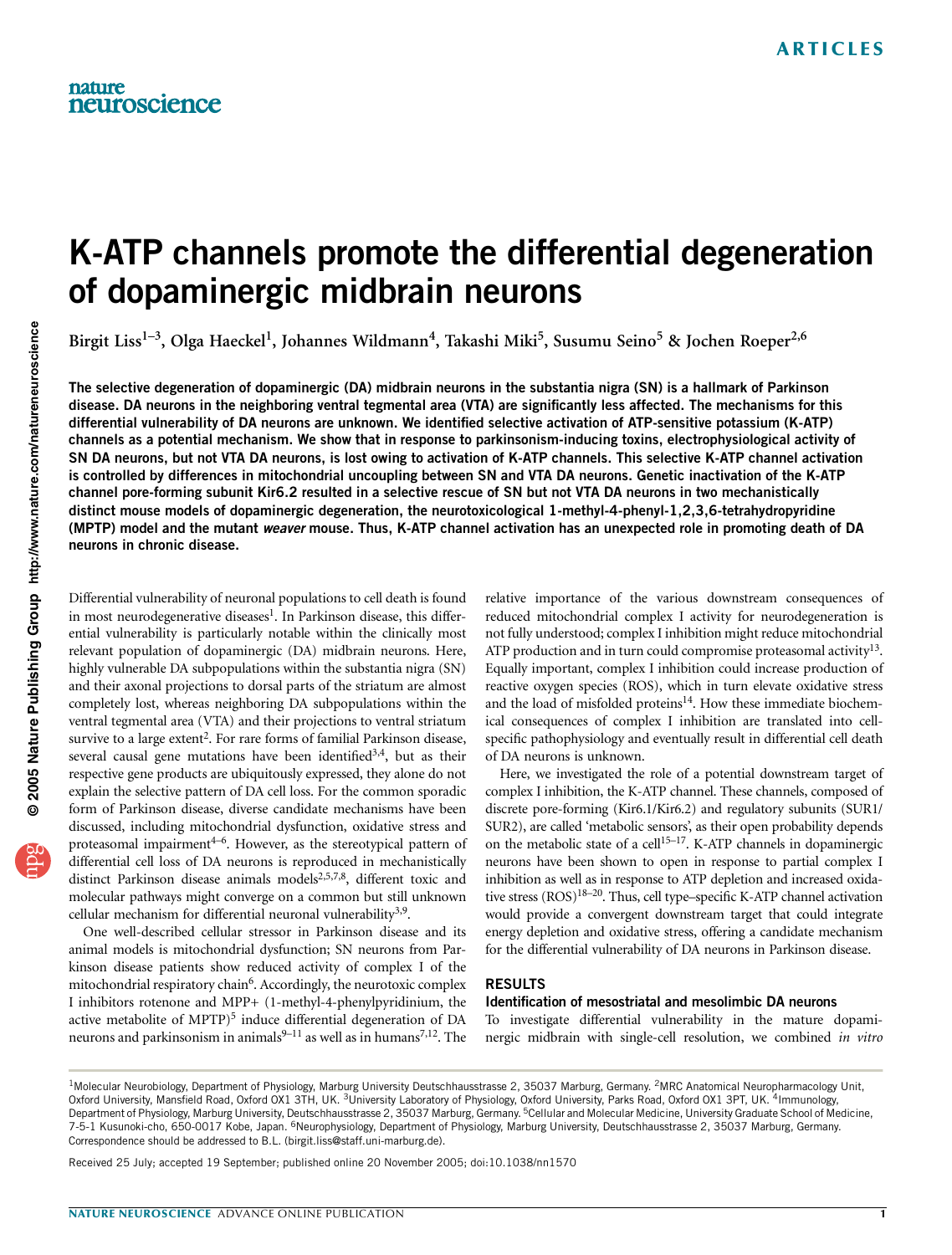

electrophysiology, gene expression profiling and immunohistochemistry of individual retrogradely labeled mesostriatal SN and mesolimbic VTA DA neurons in adult mice<sup>21</sup>. Figure 1a shows injection sites of retrograde tracer substances in dorsal striatum and nucleus accumbens; distribution of labeled mesostriatal and mesolimbic TH-positive cell bodies within SN and VTA (upper panels); and single, fluorescently labeled mesostriatal and mesolimbic neurons in living brain-slices from 3-month-old mice (lower panels). Adult fluorescence-labeled DA neurons showed typical electrophysiological properties (such as spontaneous pacemaker activity, broad action potentials and presence of hyperpolarization-activated current  $(I_h)$ –mediated sag components (Fig. 1b)) similar to those described for 14-d-old postnatal unlabeled DA neurons<sup>22</sup>. Physiological differences between DA midbrain neurons, such as differences in sag and  $I<sub>h</sub>$  current amplitudes and maximal firing rates before onset of depolarization block, were associated with distinct DA projections to striatal or accumbal target areas (Fig. 1b; sag amplitudes at –100 mV: mesostriatal,  $16.5 \pm 0.9$  mV,  $n = 15$ ; mesoFigure 1 Properties of adult mesostriatal and mesolimbic DA neurons. (a) Identification of mesostriatal and mesolimbic DA neurons. For both images of SN neurons (left) and images of VTA neurons (right), upper left image shows injection sites (striatum for SN and nucleus accumbens for VTA, scale bars, 400 µm), upper right image shows midbrain localization of TH-positive (green) and retrobead-labeled (red) neurons (scale bars, 150 mm), and the lower row shows identification of retrobead-labeled SN und VTA neurons in living brain slices via infrared videomicroscopy and epifluorescence (scale bars,  $5 \mu m$ ). (b) Electrophysiological properties of retrogradely labeled mesostriatal and mesolimbic DA neurons. Upper row: spontaneous activities and responses to  $-100$  pA current injection (scale bars: 20 mV, 400 ms; dashed line, 0 mV). Middle row: activation of  $I<sub>h</sub>$ currents by hyperpolarizing voltage steps  $(10-mV$  increments) from  $-40 mV$ (scale bars: 200 pA, 400 ms). Bottom row: responses to 50 pA, 250 pA and 500 pA current ramps from SN and VTA DA neurons (scale bars: 20 mV, 400 ms). (c) Upper images: confocal analysis of traced (red), recorded and neurobiotin-filled (green), and TH-positive (blue) neurons. Lower images: morphology of traced, neurobiotin-filled and DAB-processed TH-positive neurons (scale bars,  $10 \mu m$ ).

limbic,  $12.0 \pm 1.2$  mV,  $n = 10$ ;  $P < 0.01$ ;  $I_h$  amplitudes at -120 mV: mesostriatal, 255  $\pm$  46 pA,  $n = 15$ ; mesolimbic, 60  $\pm$  15 pA,  $n = 10$ ;  $P$  < 0.01; maximum firing rate: mesostriatal,  $8.3 \pm 2.0$  Hz,  $n = 15$ ; mesolimbic,  $13.8 \pm 3.0$  Hz,  $n = 10$ ;  $P < 0.01$ ). Functionally characterized, labeled neurons were filled with neurobiotin during whole-cell recordings (or by breaking into whole-cell mode after perforated-patch recordings) for subsequent triple labeling immunohistochemistry in order to confirm their dopaminergic identity (as measured by tyrosine hydroxylase (TH) expression) and morphology (Fig. 1c).

### All DA midbrain neurons express functional K-ATP channels

The presence of K-ATP channels in postnatal DA neurons is well described18,20,23,24, but potential differences between adult mesolimbic VTA and mesostriatal SN DA neurons have not yet been addressed. To probe for the presence of functional K-ATP channels, we dialyzed DA neurons in brain slices with ATP-free pipette solution. Our previous data suggested that Kir6.2 (KCNJ11) is the pore-forming subunit of K-ATP channels in all DA midbrain neurons<sup>18,25</sup>. Therefore, we also analyzed DA neurons of a K-ATP channel knockout (Kir6.2<sup>-/-</sup>) mouse in which the Kir6.2 gene was disrupted<sup>15,26</sup>. K-ATP currents were activated in both mesostriatal SN and, to a smaller degree, mesolimbic VTA DA neurons from adult wild-type (Kir6.2<sup>+/+</sup>) mice (Fig. 2a). The washout-induced current at  $-50$  mV was  $112.4 \pm 16.3$  pA for mesostriatal DA neurons ( $n = 10$ ) and 56.4  $\pm$  16.9 pA for mesolimbic DA neurons ( $n = 12$ ). The activation of K-ATP channels in DA neurons was accompanied by hyperpolarization of the membrane potential below threshold (for mesostriatal DA neurons,  $-35.6 \pm 1.8$  mV for the control condition ( $n = 10$ ) and  $-51.9 \pm 2.6$  mV for the ATP washout condition ( $n = 10$ ); and for mesolimbic DA neurons,  $-35.5 \pm 1.1$  mV for the control condition ( $n = 12$ ) and  $-49.1 \pm 5.2$  mV ( $n = 12$ ) for the ATP washout condition). In contrast to results from wild-type mice, no K-ATP currents were activated in response to zero ATP dialysis in Kir6.2<sup> $-/-$ </sup> mice, nor did we observe any hyperpolarization in mesolimbic or mesostriatal DA neurons in Kir6.2 $^{-/-}$  mice. The mean current difference after washout at  $-50$  mV was  $-8.0 \pm 14.3$  pA for mesostriatal DA neurons ( $n = 6$ ) and 7.2  $\pm$  3.4 pA for mesolimbic DA neurons ( $n = 6$ ). Basic electrophysiological properties of single action potentials and spontaneous discharge rates, recorded in the perforatedpatch configuration at physiological temperatures and glucose concentrations, did not differ significantly in DA neurons from adult Kir6.2<sup> $-/-$ </sup> mice and wild-type mice (Fig. 2b). The action potential width for Kir6.2<sup>+/+</sup> mice was 3.1  $\pm$  0.34 ms (n = 12) and for Kir6.2<sup>-/-</sup> mice,  $2.9 \pm 0.24$  ms ( $n = 10$ ). The spontaneous activity for Kir6.2<sup>+/+</sup>

pg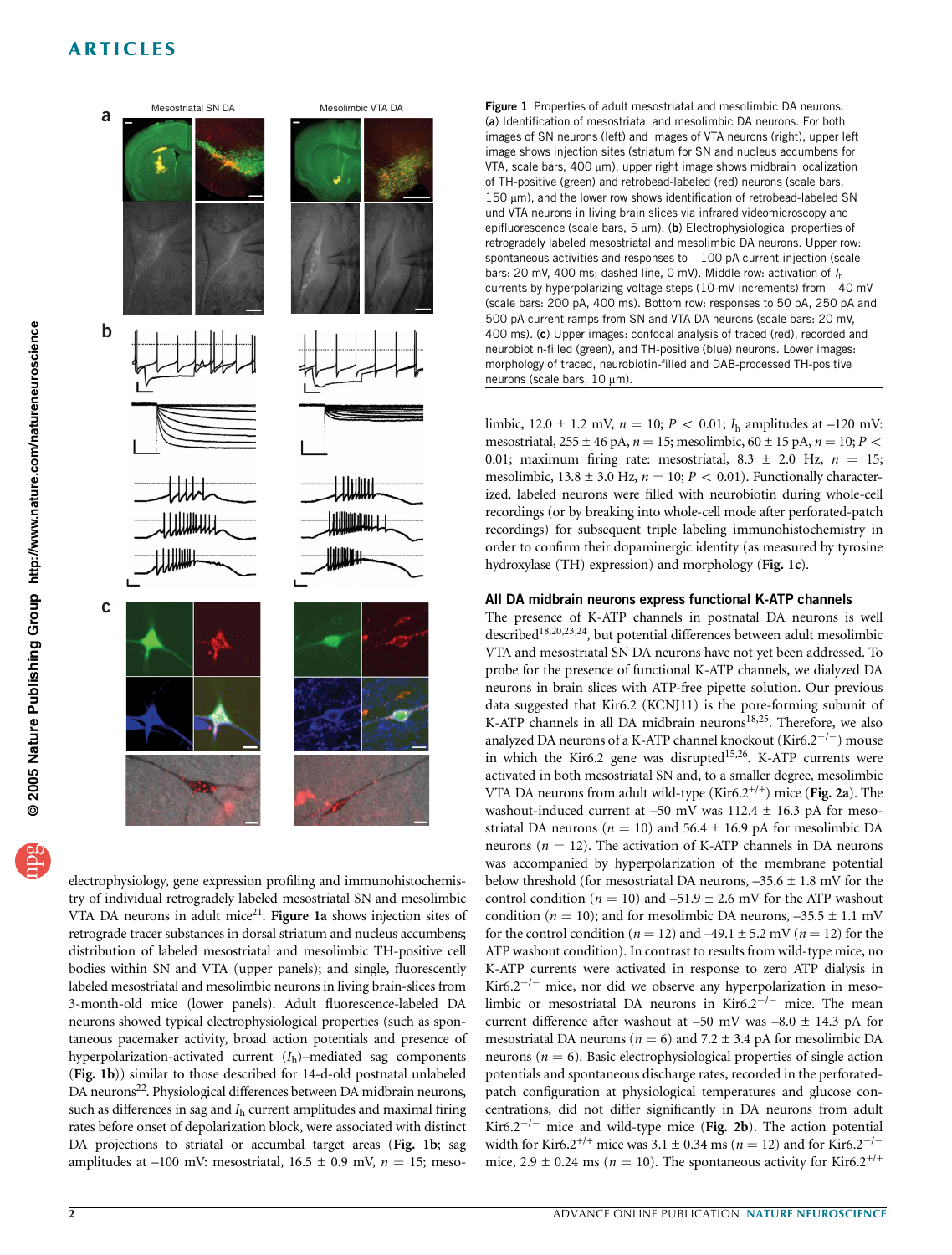

Figure 2 Kir6.2 forms the K-ATP channel pore in all DA neurons. (a) Current amplitudes during ATP washout (at  $-50$  mV) in mesostriatal and mesolimbic DA neurons from Kir6.2<sup>+/+</sup> and Kir6.2<sup>-/-</sup> mice (scale bars: 50 pA, 100 ms, dashed line, 0 pA). (b) Single action potentials and spontaneous discharges (insert) of Kir6.2<sup>+/+</sup> and Kir6.2<sup>-/-</sup> SN DA neurons recorded in the perforatedpatch configuration.

mice was 1.75  $\pm$  0.20 Hz (n = 36) and 2.03  $\pm$  0.20 Hz for Kir6.2<sup>-/-</sup> mice ( $n = 15$ ). These data are in accordance with our previous study on young postnatal mice and demonstrate that Kir6.2 is the essential poreforming subunit for functional somatodendritic K-ATP channels in mesostriatal as well as mesolimbic DA neurons from adult mice.

Distinct molecular compositions of K-ATP channels might confer variable metabolic sensitivities to native channels<sup>16</sup>. Thus, we analyzed K-ATP channel subunit expression of individual SN and VTA DA neurons using RT-PCR. We have previously shown that in young mice (postnatal day 14 (P14)), K-ATP channels in DA midbrain neurons coexpressed Kir6.2 and SUR1 or SUR2B mRNA18. As previously described for rotenone<sup>18</sup>, DA neurons expressing SUR1 mRNA, but not SUR2B mRNA, from P14 mice underwent K-ATP channel activation after acute application of 1-methyl-4-phenylpyridinium (MPP+). Hyperpolarization to  $-53.8 \pm 2.4$  mV ( $n = 7$ ) was induced; six out of these seven neurons expressed SUR1. This confirmed SUR1-containing K-ATP channels as metabolic sensors in DA neurons. To study K-ATP channel subunit expression in adult mice, DA neurons (identified by fluorescence labeling) were harvested by means of photoablation and laser microdissection (Fig. 3). Notably, in microdissected DA neurons from adult mice, we found no evidence for differential expression of SUR subunits. Using qualitative RT-PCR, we detected SUR1 mRNA with similar frequencies in single SN and VTA DA neurons but detected SUR2B mRNA in  $\lt$  5% of individual DA neurons (Fig. 3a,b): 36% of SN neurons (9/25), and 41.6% of VTA neurons ( $n = 10/24$ ), were SUR1- and TH-positive. In contrast to the SUR isoforms, and in accordance with previous studies, mRNA for calbindin, a marker for more resistant DA neurons, was coexpressed to a higher degree in VTA DA neurons (62.5%, or 15/24) than in SN DA neurons (4%, or 1/25, Fig. 3b).

Figure 3 K-ATP subunit expression of individual laser-microdissected DA neurons. (a) Qualitative RT-PCR of individual laser-microdissected SN and VTA DA neurons. Top: detection of a retrobead-labeled mesolimbic VTA neuron (scale bar,  $5 \mu m$ ). Blue arrowhead is an adjustment symbol of laser software. Bottom: mRNA expression profiles of a single mesostriatal SN and a single mesolimbic VTA neuron. (b) Calbindin is more frequently detected in single VTA DA compared to SN DA neurons. (c) Top: photomicrograph of a section after laser microdissection of selective VTA and SN cell pools for quantitative PCR (scale bar,  $100 \mu m$ ). Bottom: qualitative PCR with onetenth aliquot of cDNA reaction from a VTA DA cell pool illustrates absence of glial (GFAP) or GABAergic (GAD65/GAD67) contamination (see Methods). Blue arrowhead as in a. (d) Quantitative real-time PCR. There are significantly higher mRNA expression (normalized to mean SN expression) of SUR1 in cell pools of SN DA neurons than in VTA DA neurons.

Quantitative real-time PCR of homogeneous microdissected SN DA and VTA DA cell pools (ten neurons) for all four K-ATP channel subunits eliminated detection threshold problems and confirmed that Kir6.2 and SUR1, not Kir6.1 or SUR2, are the relevant K-ATP channel subunits in SN DA neurons as well as in VTA DA neurons from adult mice. (Detection frequencies were  $100\%$  for SUR1 and Kir6.2,  $\lt 10\%$ for SUR2, and 0% for Kir6.1.) Relative levels of SUR1 mRNA expression were about twofold higher in SN DA neurons than in VTA DA neurons, consistent with the twofold-larger K-ATP washout currents of mesostriatal SN DA neurons (Fig. 3d). (SUR1 expression was  $100 \pm 16.9$  in SN  $(n = 11)$  and  $45.1 \pm 5.5$  in VTA  $(n = 8;$  $P = 0.009$ ). Kir6.2 expression was 100  $\pm$  21.5 in SN (n = 10) and 51.8  $\pm$  12.4 in VTA ( $n = 8$ ;  $P = 0.07$ ). Mean SN expression was normalized to 100.) Thus, K-ATP channels have a uniform molecular makeup but distinct mRNA expression levels across DA midbrain populations. However, K-ATP subunit composition or expression levels alone do not determine the metabolic sensitivity of K-ATP channels in intact neurons, as K-ATP channel gating is controlled by the intracellular ATP/ADP ratio and is regulated by a number of complex signaling factors, such as reactive oxygen species, phosphorylation, phosphoinositides and long-chain acyl-CoA esters<sup>27-30</sup>.

### Complex I inhibition selectively activates K-ATP channels

To avoid perturbation of cellular metabolism, we studied sensitivities of K-ATP channel activation in DA neurons in response to the complex I inhibitors and neurotoxins rotenone and MPP+ in the perforated-patch configuration at physiological temperatures and glucose concentrations.

In mesostriatal SN DA neurons from adult  $\text{Kir6.2}^{+/+}$  mice, application of MPP+ (10 µM for 5 min) induced a slowing followed by a complete cessation of spontaneous activity ( $n = 14/15$ ) and a tonic hyperpolarization (Fig. 4a,b; control:  $1.7 \pm 0.2$  Hz,  $-44.7 \pm 1.2$  mV,  $n = 15$ ; post-MPP+: 0.1  $\pm$  0.1 Hz, -61.3  $\pm$  1.5 mV,  $n = 15; P = 1.6 \times$  $10^{-8}$ ,  $P = 5.3 \times 10^{-4}$ ). By contrast, spontaneous activities and membrane potentials of mesolimbic DA neurons were not significantly affected by 10  $\mu$ M MPP+ (control: 2.4  $\pm$  0.4 Hz,  $-42.7 \pm 3.5$  mV,  $n = 6$ ; post-MPP+: 2.3  $\pm$  1.1 Hz, -40.7  $\pm$  4.9 mV,  $n = 6$ ). In Kir6.2<sup>-/-</sup> mice,

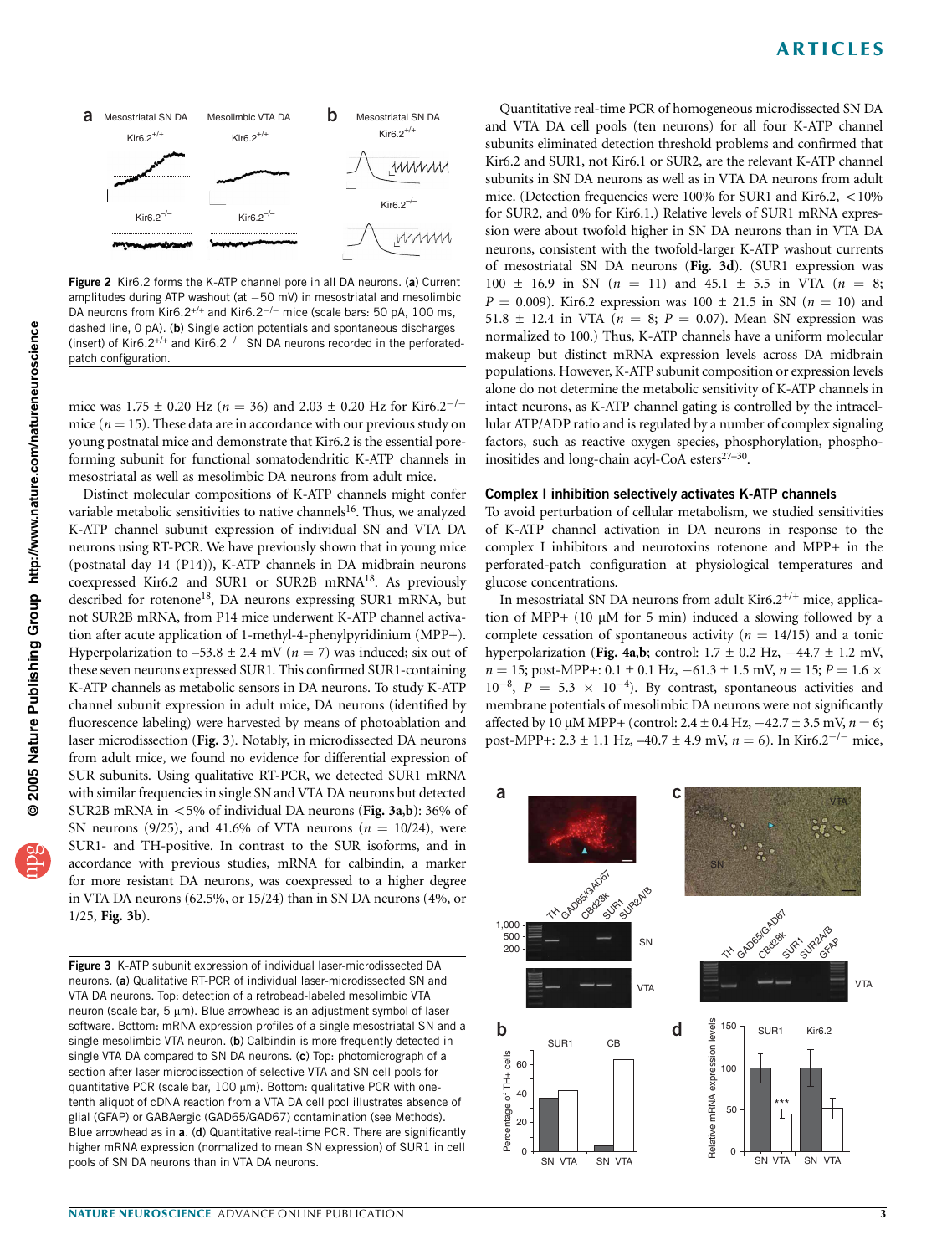

neither mesostriatal SN DA nor mesolimbic VTA DA neurons showed MPP+-induced silencing of spontaneous activity (Fig. 4d,e; mesostriatal: control,  $2.0 \pm 0.2$  Hz,  $-44.3 \pm 0.6$  mV,  $n = 6$ ; post-MPP+,  $1.8 \pm$ 0.2 Hz,  $-43.9 \pm 1.0$  mV,  $n = 6$ ; mesolimbic: control,  $2.6 \pm 1.0$  Hz,  $-42.5 \pm 1.1$  mV,  $n = 6$ ; post-MPP+,  $2.7 \pm 1.0$  Hz,  $-41.7 \pm 1.3$  mV,  $n = 6$ ). We also observed selective silencing of mesostriatal but not mesolimbic Kir6.2<sup>+/+</sup> DA neurons in response to 100 nM rotenone (Fig. 4c; mesostriatal: control,  $1.8 \pm 0.2$  Hz,  $-44.1 \pm 2.4$  mV; postrotenone,  $0.0 \pm 0.1$  Hz,  $-61.3 \pm 1.5$  mV,  $n = 12$ ;  $P = 3.3 \times 10^{-5}$ ,  $P = 4.5 \times 10^{-5}$ ; mesolimbic: control,  $3.8 \pm 1.1$  Hz,  $-42.1 \pm 3.4$  mV; post-rotenone,  $4.3 \pm 1.1$  Hz,  $-39.8 \pm 5.1$  mV,  $n = 6$ ). Again, activity of Kir6.2<sup> $-/-$ </sup> DA neurons was not significantly altered by rotenone (Fig. 4f; mesostriatal: control,  $1.9 \pm 0.3$  Hz,  $-44.1 \pm 1.5$  mV; post-rotenone,  $1.9 \pm 0.4$  Hz,  $-44.2 \pm 1.7$  mV,  $n = 9$ ; mesolimbic: control,  $3.9 \pm 1.0$  Hz,  $-42.8 \pm 2.1$  mV; post-rotenone,  $3.8 \pm 1.2$  Hz,  $-43.4 \pm 2.3$  mV,  $n = 6$ ).

These data demonstrate that complex I inhibition induces selective hyperpolarization and electrical silencing of highly vulnerable mesostriatal SN DA neurons, but not VTA DA neurons, owing to activation of K-ATP channels made up of Kir6.2 and SUR1 subunits. As rotenone uptake (in contrast to MPP+ uptake) is passive, the differential responses of mesostriatal and mesolimbic DA neurons are independent of toxin loading effects.

### Mitochondrial uncoupling controls K-ATP channel activation

As K-ATP channels in all DA neurons are composed of Kir6.2 and SUR1 subunits, other factors (including differences in ATP

Figure 4 K-ATP channel activation in response to complex I inhibition only in SN DA neurons. (a,d) Spontaneous activities and responses to 10  $\mu$ M MPP+ in DA neurons from Kir6.2<sup>+/+</sup> and Kir6.2<sup>-/-</sup> mice (current-clamp, perforatedpatch recordings in adult brain slices at 36 °C). (b,e) Spontaneous firing frequencies (Hz/10 s bins) and mean membrane potential (mV) (horizontal bars indicate MPP+ application). (c,f) Corresponding experiments with 100 nM rotenone (horizontal bars indicate rotenone application).

consumption or ATP generation) must cause the observed differential channel activation in response to complex I inhibition. Extensive uncoupling of the mitochondrial respiratory chain by  $2 \mu M$  carbonylcyanide-4-trifluoromethoxyphenylhydrazone (FCCP) activated K-ATP channels in both SN DA and VTA DA neurons (perforated-patch recording in 2  $\mu$ M FCCP; SN:  $0 \pm 0$  Hz,  $-75.8 \pm 1.1$  mV; VTA:  $0 \pm 0$  Hz,  $-64.8 \pm 9.0$  mV,  $n = 3$ ;  $P = 0.35$ ). This indicates that K-ATP channel gating is primarily controlled by mitochondrial metabolism in all DA midbrain neurons. Consequently, quantitative differences in mitochondrial uncoupling might cause the differential sensitivity of K-ATP channels to complex I inhibition. Thus, we studied the effects of mild uncoupling of the mitochondrial respiratory chain induced by 50 nM FCCP. Mild neuronal uncoupling reduces the generation of reactive oxygen species (ROS) rather than impairing ATP production<sup>31,32</sup>. We found that 50 nM FCCP (20-min preincubation) alone did not activate K-ATP channels or alter firing rates of SN or VTA DA neurons (Fig. 5a; perforated-patch recording in 50 nM FCCP; SN: 1.9  $\pm$ 0.2 Hz,  $n = 10$ ; VTA: 2.4  $\pm$  0.5 Hz,  $n = 6$ ). Notably, however, mild uncoupling inverted the response of K-ATP channels to complex I inhibition: in this case, VTA DA neurons, but not SN DA neurons, were hyperpolarized and functionally silenced due to K-ATP channel activation. In the presence of 50 nM FCCP, none of the SN DA neurons was significantly affected by 100 nM rotenone (Fig. 5a,b, left; perforatedpatch recording in 50 nM FCCP:  $2.33 \pm 0.29$  Hz; FCCP + rotenone: 1.92  $\pm$  0.36,  $n = 6$ ;  $P = 0.40$ ) or 10  $\mu$ M MPP+ (data not shown). In contrast, the presence of 50 nM FCCP sensitized K-ATP channels of VTA DA neurons to complex I inhibition (Fig. 5a,b, right; 50 nM FCCP: 2.4  $\pm$  0.55 Hz; FCCP + rotenone: 0  $\pm$  0 Hz, n = 6; P = 0.0075). We found that 50 nM FCCP had no effects on membrane conductance of DA neurons from Kir6.2<sup> $-/-$ </sup> mice, in the absence or presence of rotenone (SN DA: control,  $1.88 \pm 0.36$  nS; 50 nM FCCP,  $1.95 \pm 0.23$  nS,  $n = 6$ ,  $P = 0.88$ ; VTA DA: control, 2.23  $\pm$  0.27 nS; 50 nM FCCP, 2.07  $\pm$ 0.62 nS,  $n = 3$ ,  $P = 0.83$ ).

To quantify the reciprocal effects of mild uncoupling on K-ATP channel activation in response to complex I inhibition in SN and VTA DA neurons, we generated dose-response curves for rotenone-induced K-ATP channel activation in the presence and absence of 50 nM FCCP. In response to a 5-min application of rotenone (concentrations from 1–1,000 nM), the subthreshold slope conductances ( $G_{\text{min}}$ ) of SN DA neurons increased fourfold to a maximum of about 7 nS (Fig. 5c, left;  $G_{base}$ : 1.75 ± 0.1 nS;  $G_{max}$ : 6.99 ± 0.1 nS;  $n = 3-6$ ), but increased only about 1.8-fold to a maximum of 3.3 nS in VTA DA neurons (Fig. 5c, right; G<sub>base</sub>: 1.78  $\pm$  0.03 nS, G<sub>max</sub>: 3.28  $\pm$  0.03 nS;  $n = 3-6$ ). Preincubation of SN DA neurons with 50 nM FCCP substantially reduced the sensitivity and extent of rotenone-induced K-ATP channel activation to a degree similar to that of VTA DA neurons under control conditions (Fig. 5c, left; control: rotenone concentration for halfmaximum response (EC<sub>50</sub>): 77.6  $\pm$  3.1 nM, G<sub>K-ATP</sub>: 5.42 nS; 50 nM FCCP: EC<sub>50</sub>: 260  $\pm$  17 nM, G<sub>K-ATP</sub>: 1.89 nS). In contrast, in VTA DA neurons, mild uncoupling substantially potentiated rotenone-induced K-ATP channel activation (Fig. 5c, right; control:  $EC_{50}$ : 82.2 ± 4.3 nM,  $G_{K-ATP}$ : 1.50 nS; 50 nM FCCP:  $EC_{50}$ : 46.0  $\pm$  1.8 nM,  $G_{K-ATP}$ : 2.62 nS). In SN DA neurons, mild uncoupling not only prevented the loss of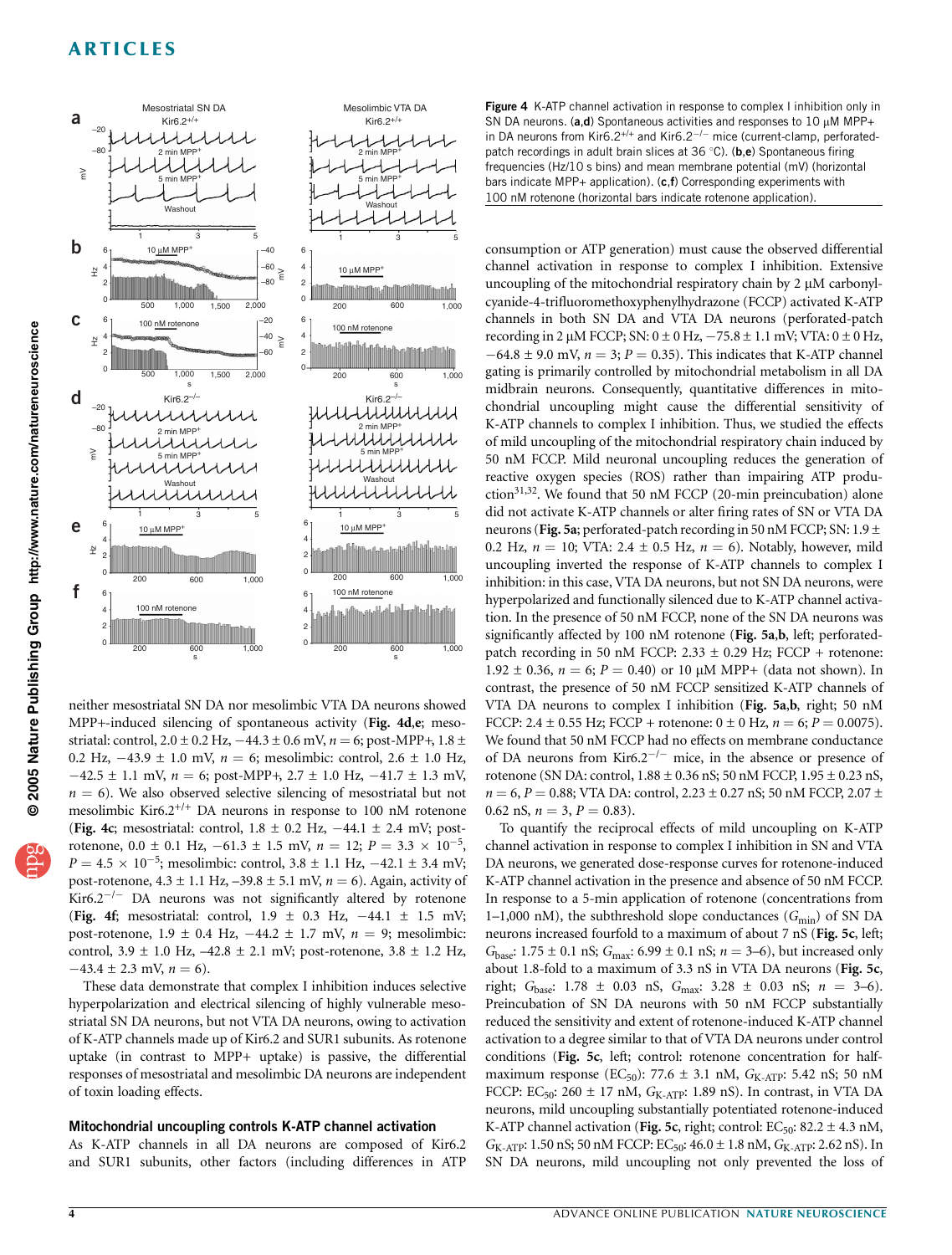

Figure 5 Mitochondrial uncoupling controls differential K-ATP channel activation. (a) Spontaneous activities and responses to 100 nM rotenone of SN DA and VTA DA neurons from Kir6.2<sup>+/+</sup> mice in the presence of 50 nM of the mitochondrial uncoupler FCCP (current-clamp, perforated-patch recordings in adult brain slices at 36 °C). (b) Spontaneous firing frequencies (Hz/10 s bins) of SN and VTA DA neurons in 50 nM FCCP (horizontal bars indicate rotenone application). (c) Rotenone concentration-dependence of minimal slope conductances ( $G<sub>min</sub>$ ) in SN and VTA DA neurons in the presence and absence of 50 nM FCCP. Points are mean  $\pm$  s.e.m. of 3–6 experiments. Lines represent fits of the mean data by a Hill equation. (d) Electrophysiological properties of SN DA neurons after 5 min incubation with 100 nM rotenone in the absence (top) and presence (bottom) of 50 nM FCCP. Responses to depolarizing current ramps (50-pA steps; scale bars: 20 mV, 1 s; compare with Fig. 1b, lower panels).

spontaneous activity in the presence of complex I inhibition but also restored their excitability in response to current ramps (Fig. 5d; compare Fig. 1b, right panels).

In accordance with a proposed reduction of ROS rather than reduced ATP levels as the main consequence of mild uncoupling<sup>31</sup>, preincubation of SN DA neurons with a superoxide dismutase mimetic (30 mM Mn(III)tetrakis(4-benzoic acid)porphrin chloride (MnTBAP)) also prevented rotenone-induced K-ATP channel activation and membrane hyperpolarization (100 nM rotenone + 30  $\mu$ M MnTBAP:  $-33.68 \pm 4.16$  mV, 2.45  $\pm$  0.42 nS,  $n = 6$ ). These data could indicate that VTA DA neurons, in contrast to SN DA neurons, already show a mild degree of constitutive uncoupling of the mitochondrial respiratory chain that reduces ROS and in turn prevents K-ATP channel activation<sup>20</sup> in response to complex I inhibition. For further experimental support, using real-time quantitative RT-PCR, we quantified the mRNA expression of the two most relevant neuronal uncoupling proteins, UCP-2 and UCP-3 (ref. 31), both of which we found to be expressed in mouse brain. Consistently, we detected an about threefold-higher level of UCP-2 mRNA in laser-microdissected VTA DA neurons than in SN DA neurons. UCP-3 mRNA was not detected in DA neurons (UCP-2: SN,  $100.0 \pm 16.9$ ,  $n = 11$ ; VTA,  $316.4 \pm 49.8$ ,  $n = 11$ ;  $P = 0.0014$ . Mean SN expression was normalized to 100).

The  $EC_{50}$  values for K-ATP channel activation in response to chronic *in vitro* complex I inhibition ( $>$  30 min preincubation) by MPP+ (EC<sub>50</sub>: 2.2  $\mu$ M) and rotenone (EC<sub>50</sub>: 16.2 nM; ref 18) in SN DA neurons are within the range of the effective in vivo toxin concentrations in their respective rodent Parkinson disease models $10,11$ . Thus, our data suggest the possibility that selective K-ATP channel activation in mesostriatal SN DA is also operative in vivo. Notably, in this context, mild mitochondrial uncoupling or increased expression of UCP-2 in vivo has been shown to be neuroprotective in animal models of Parkinson disease<sup>33,34</sup>.

### Selective SN DA rescue in MPTP-treated Kir6.2 $^{-/-}$  mice

To investigate whether K-ATP channels in vivo are responsible for the preferential degeneration of mesostriatal SN DA neurons, we compared

the extent and distribution of striatal DA fiber loss and dopaminergic cell death for Kir6.2<sup>+/+</sup> and Kir6.2<sup>-/-</sup> mice in two mechanistically independent mouse models of selective dopaminergic degeneration: a chronic low-dose MPTP model of Parkinson disease<sup>8</sup> as well as the mutant weaver mouse<sup>35</sup>.

Chronic low-dose MPTP administration replicated the differential loss of DA fibers and neurons typical of Parkinson disease (Fig. 6). We observed a reduction of about 70% in the density of TH-immunopositive fibers in the dorsal striatum of  $Kir6.2^{+/+}$  mice, whereas projections to the ventral striatum were not significantly reduced (Fig. 6a,b; optical densities: dorsal striatum: control,  $33.4 \pm 2.6$ ,  $n = 10$ ; post-MPTP, 11.3  $\pm$  1.3,  $n = 6$ ,  $P = 4.2 \times 10^{-6}$ ; ventral striatum: control, 17.4  $\pm$  3.8,  $n = 10$ ; post-MPTP, 18.0  $\pm$  3.4,  $n = 6$ ). In Kir6.2<sup>-/-</sup> controls, TH fiber density in dorsal and ventral striatum was not significantly different from that in the wild-type condition. In contrast, after chronic MPTP, TH fiber density was selectively increased by about 100% in Kir6.2<sup> $-/-$ </sup> mice compared with wild-type mice, in the dorsal  $(P = 0.004)$  but not in the ventral striatum  $(P = 0.24; Fig. 6a,b; dorsal)$ striatum: control,  $33.3 \pm 2.8$ ,  $n = 12$ ; post-MPTP,  $21.6 \pm 1.9$ ,  $n = 6$ ;  $P = 0.005$ ; ventral striatum: control,  $21.2 \pm 4.5$ ,  $n = 10$ ; post-MPTP,  $13.9 \pm 2.2$ ,  $n = 6$ ).

The differential rescue of the mesostriatal DA system of Kir6.2<sup>-/-</sup> mice was even more evident in the midbrain. Based on nonbiased stereology, we quantified the number of TH-positive neurons in SN and VTA in controls and after chronic MPTP across the entire caudo-rostral extent of the midbrain (Fig. 6c-e). In Kir6.2<sup>+/+</sup> mice, MPTP-induced loss of TH-positive neurons within the SN was about 50% (control,  $5,177 \pm 212$ ,  $n = 5$ ; post-MPTP, 2,740  $\pm$  199,  $n = 9; P = 4.9 \times 10^{-7}$ . Cell loss was more extensive in caudal sections, consistent with the caudo-rostral pattern found in Parkinson disease<sup>2</sup> (Fig. 6e, top). In the VTA, only about 25% of TH-positive cells were lost after MPTP treatment (control,  $3,578 \pm 175$ ,  $n = 5$ ; post-MPTP, 2,602  $\pm$  70,  $n = 4$ ;  $P = 0.003$ ). In Kir6.2<sup>-/-</sup> mice, the number of TH-positive neurons in SN or VTA under control conditions was not significantly different from that in Kir6.2<sup>+/+</sup> mice. Also, the moderate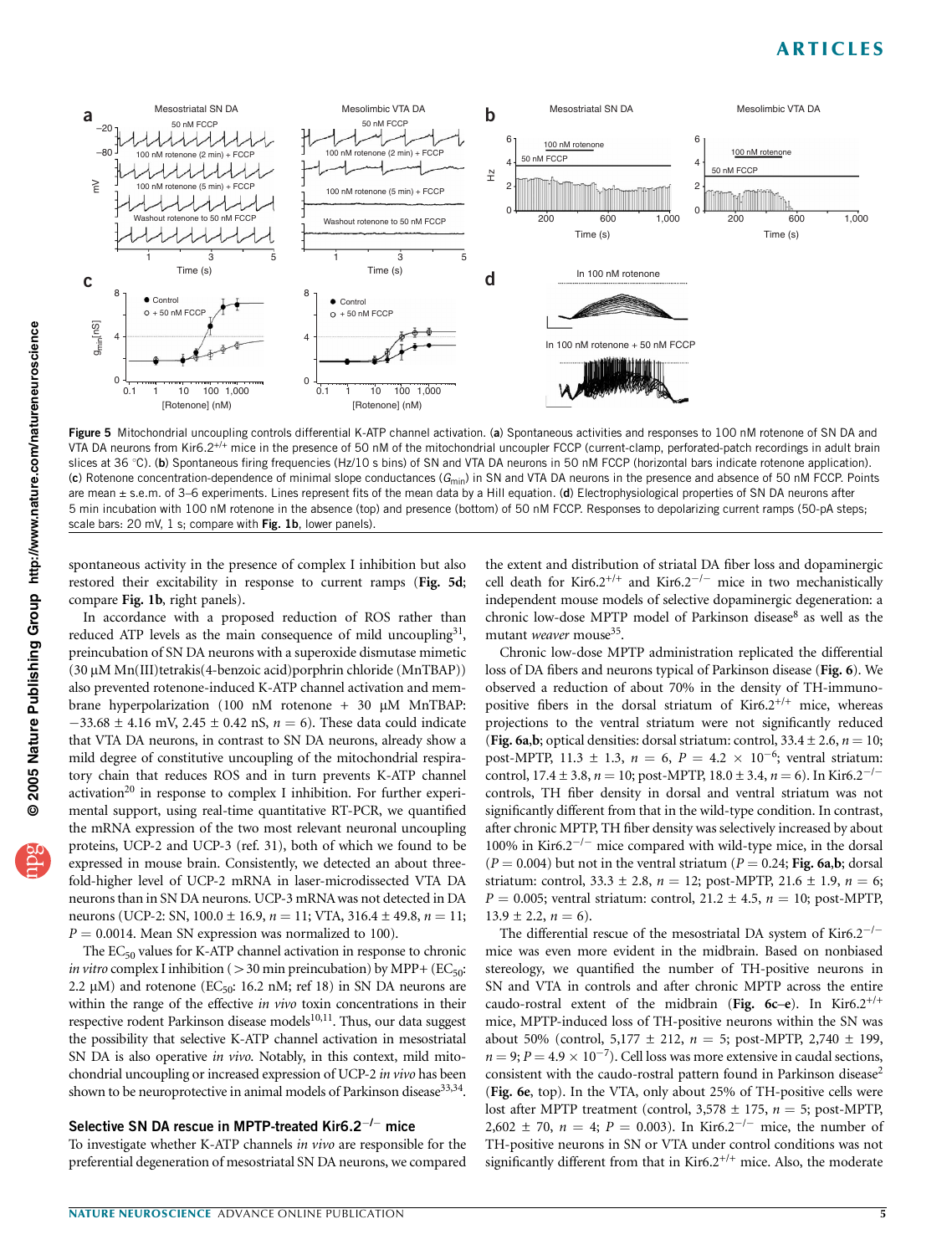

Figure 6 Selective rescue of SN DA neurons in Kir6.2<sup>-/-</sup> in a MPTP model of Parkinson disease. (a) TH immunostaining of striatal sections. Preferential post-MPTP loss of TH immunostaining in dorsal striatum (DS) but not ventral striatum (VS) of Kir6.2<sup>+/+</sup> mice but not Kir6.2<sup>-/-</sup> mice (scale bar, 1 mm). (b) Optical density quantification of TH immunostaining intensity of dorsal and ventral striatum of sham-injected Kir6.2<sup>+/+</sup> and Kir6.2<sup>-/-</sup> controls and post-MPTP Kir6.2<sup>+/+</sup> and Kir6.2<sup>-/-</sup> mice. (c) TH immunostaining of midbrain section from control and MPTP-treated Kir6.2<sup>+/+</sup> and Kir6.2<sup>-/-</sup> mice. Selective loss of THimmunostained cells in SN of Kir6.2<sup>+/+</sup> mice (scale bar, 200 µm). (d) Nonbiased stereological analysis of TH-immunopositive and hematoxylin-eosin-positive cells in SN (top and center) and TH-immunopositive cells in VTA (bottom) from control and MPTP-treated Kir6.2<sup>+/+</sup> and Kir6.2<sup>-/-</sup> mice. Note complete rescue of DA SN cells in Kir6.2<sup>-/-</sup> mice. (e) Upper panels: average number of unbiased sampled TH-positive SN neurons in 30 serial midbrain sections, covering the caudo-rostral axis (bregma -3.8 to -3.2) in control and MPTP-treated Kir6.2<sup>+/+</sup> and Kir6.2<sup>-/-</sup> mice. Lower panels: average loss (%) of TH-positive SN neurons along the caudo-rostral axis. Note absence of cell loss throughout the entire caudorostral extent of the SN in Kir6.2 $^{-/-}$  mice.

loss of TH-positive neurons in the VTA after chronic MPTP treatment (Kir6.2<sup>-/-</sup> VTA: control, 3,438  $\pm$  90,  $n = 5$ ; post-MPTP, 2,755  $\pm$  89,  $n = 4$ ;  $P = 0.001$ ) was not significantly different between Kir6.2<sup>-/-</sup> and wild-type mice. Notably, however, we found no evidence for cell loss of TH-positive SN neurons in Kir6.2<sup>-/-</sup> after MPTP treatment (SN: control,  $5,408 \pm 172$ ,  $n = 6$ ; post-MPTP,  $5,179 \pm 285$ ,  $n = 5$ ;  $P = 0.5$ ). Compared with Kir6.2<sup>+/+</sup> mice ( $P = 1.1 \times 10^{-7}$ ), we detected a complete and selective rescue of the highly vulnerable population of DA neurons in the SN across the entire caudo-rostral extent of the midbrain in Kir6.2<sup>-/-</sup> mice (Fig. 6d,e, bottom). Stereological analysis of all SN pars compacta neurons in hematoxylin-eosin counterstained sections demonstrated genuine MPTP-induced neuronal death in wildtype mice and confirmed the complete rescue of SN neurons in the

Kir6.2<sup>-/-</sup> mice (Fig. 6d, middle panel; Kir6.2<sup>+/+</sup> SN: control, 11,882 ± 222; post-MPTP, 8,061  $\pm$  632,  $P = 0.029$ ; Kir6.2<sup>-/-</sup> SN: control, 12,288  $\pm$  231; post-MPTP, 12,619  $\pm$  223;  $P = 0.36$ ;  $n = 3$  each). Striatal MPP+ levels 90 min after MPTP injection were not significantly different between wild-type and knockout mice (Kir6.2+/+:

 $16.0 \pm 0.96 \,\mu$ M,  $n = 10$ ; Kir6.2<sup>-/-</sup>: 21.3  $\pm$  2.4  $\mu$ M,  $n = 11$ ;  $P = 0.06$ ).

We also measured striatal TH fiber density (Fig. 7b), and striatal dopamine and 3,4-dihydroxyphenylacetic acid (DOPAC) levels (Fig. 7c) before and 3.5 d after MPTP injections. These experiments excluded potentially confounding differences between Kir6.2<sup>-/-</sup> and Kir6.2<sup>+/+</sup> mice in MPTP metabolism, dopamine metabolism, or acute dopamine depletion after MPTP injection. In contrast, the mesostriatal system of Kir6.2<sup> $-/-$ </sup> mice seemed more vulnerable after only a single MPTP injection. TH fiber density was significantly reduced ( $P = 0.004$ ) in the dorsal striatum of Kir6.2<sup>-/-</sup> mice (Fig. 7b; dorsal striatum control: Kir6.2<sup>+/+</sup>, 33.0  $\pm$  3.0; Kir6.2<sup>-/-</sup>, 32.0  $\pm$  2.8; dorsal striatum post-MPTP: Kir6.2<sup>+/+</sup>, 28.3  $\pm$  3.4, Kir6.2<sup>-/-</sup>, 20.8  $\pm$  1.2; ventral striatum control: Kir6.2<sup>+/+</sup>, 26.4 ± 4.0; Kir6.2<sup>-/-</sup>, 22.5 ± 4.0; ventral striatum post-MPTP: Kir6.2<sup>+/+</sup>, 27.0 ± 5.5; Kir6.2<sup>-/-</sup>, 27.6 ± 3.7; n = 6 each). In addition, striatal levels of dopamine and dopamine/DOPAC ratios were slightly lower in Kir6.2<sup> $-/-$ </sup> mice than in controls after one dose of MPTP (Fig. 7c; dopamine controls (ng  $g^{-1}$ ): Kir6.2<sup>+/+</sup>, 6,869 ± 714; Kir6.2<sup>-/-</sup>, 6,292 ± 432,  $n = 10/10$ ; post-MPTP: Kir6.2<sup>+/+</sup>, 4,120 ± 565; Kir6.2<sup>-/-</sup>, 2,166 ± 217,  $n = 10$  (Kir6.2<sup>+/+</sup>) and  $n = 6$  (Kir6.2<sup>-/-</sup>);  $P = 0.02$ ; control dopamine/DOPAC ratio: Kir6.2<sup>+/+</sup>, 19.1 ± 0.7;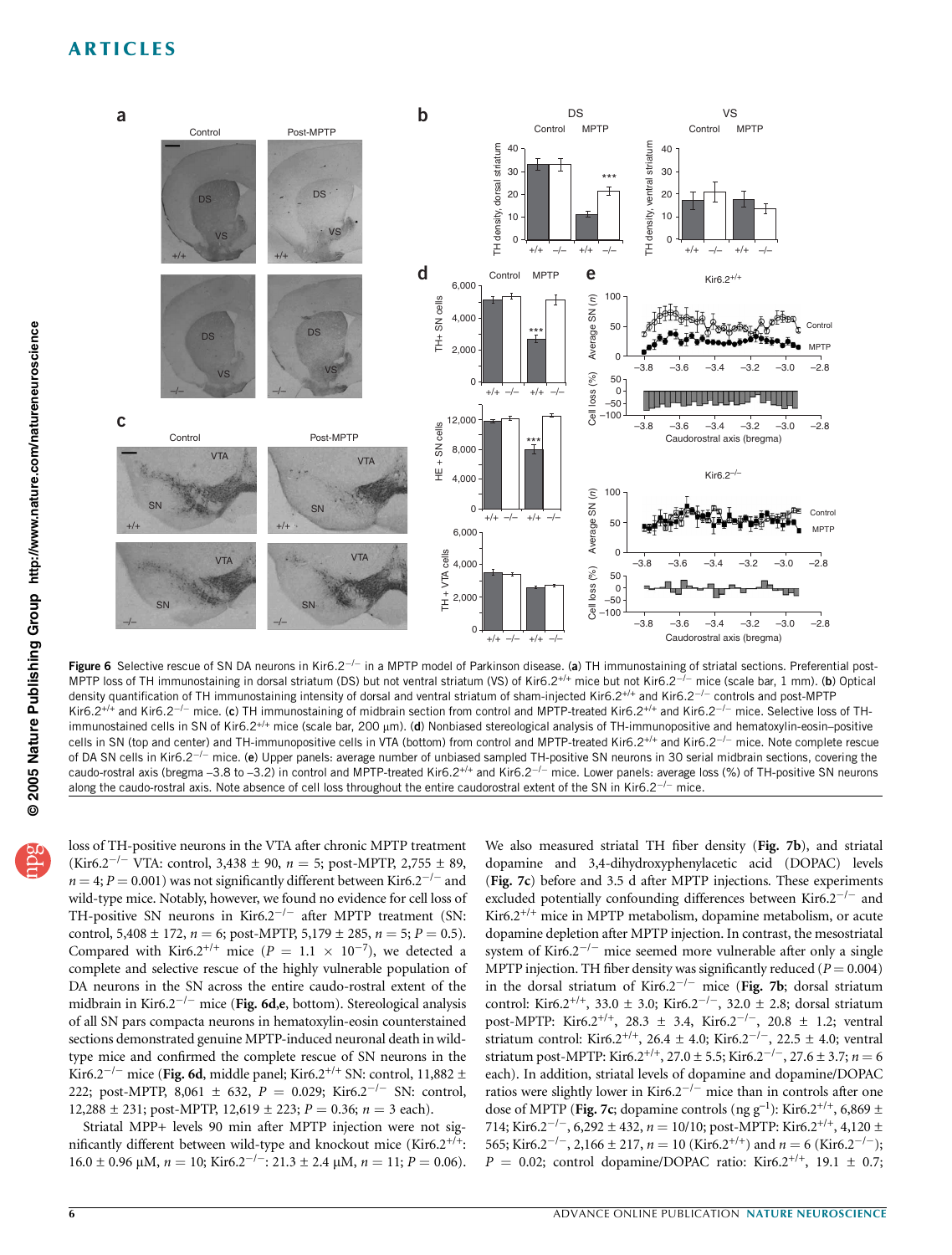

Kir6.2<sup>-/-</sup>, 17.3 ± 1.2; post-MPTP: Kir6.2<sup>+/+</sup>, 19.4 ± 1.7; Kir6.2<sup>-/-</sup>, 12.8  $\pm$  0.9; P = 0.01). In both Kir6.2<sup>+/+</sup> and Kir6.2<sup>-/-</sup> mice, DA depletion and TH fiber loss were reversible 1 week after injection (data not shown). Higher TH fiber loss and lower striatal dopamine level after one MPTP injection is in accordance with the well-described acute neuroprotective effect of K-ATP channel activation in response to metabolic stress<sup>28,36–39</sup>. Despite the loss of the acute neuroprotective effect in the Kir6.2<sup> $-/-$ </sup> mice, genetic inactivation of K-ATP channels leads to selective and complete rescue of vulnerable SN DA neurons in the MPTP mouse model of Parkinson's disease.

### Selective SN DA rescue in Kir6.2 $^{-/-}$  weaver double mutants

To investigate whether K-ATP channel activation is a general mechanism beyond the constraints of MPTP models, we analyzed an additional genetic model of selective dopaminergic degeneration, the weaver  $(wv/ wv)$  mouse<sup>35</sup>. Owing to a point mutation in the Girk2 gene (Kir3.2, KCNJ6), homomeric Girk2 channels lose their potassium selectivity and G protein control and become constitutively active channels. Consequently, in homozygous weaver mice, dopaminergic midbrain neurons are affected by selective degeneration<sup>25,35</sup>. In addition, the cerebellum of homozygous weaver mice is markedly reduced

Figure 7 In vitro responses to MPP+ and short-term in vivo responses to MPTP in Kir6.2<sup>+/+</sup> and Kir6.2<sup>-/-</sup> mice. (a) MPP+ concentration-dependence of K-ATP channel conductance ( $G_{K-ATP}$ ) in DA SN neurons. Points are mean  $\pm$ s.e.m. of four to eight experiments. Line represents a fit of the mean data by a Hill equation with a half-maximal effective concentration ( $EC_{50}$ ) of 2.2  $\mu$ M and a Hill coefficient of 1. (b) Left: TH immunostaining of striatal sections from Kir6.2<sup>+/+</sup> and Kir6.2<sup>-/-</sup> controls and Kir6.2<sup>+/+</sup> and Kir6.2<sup>-/-</sup> mice 3.5 d after a single injection of MPTP (scale bar, 1 mm). Right: optical density quantification of TH immunostaining intensity of dorsal striatum and ventral striatum (compare with Fig. 4a). (c) Mean concentrations of dorsal striatal dopamine, DOPAC and DA/DOPAC ratios in Kir6.2<sup>+/+</sup> and Kir6.2<sup>-/-</sup> controls and 3.5 d after a single MPTP injection. There was significant DA depletion after a single MPTP injection in both Kir6.2<sup>+/+</sup> and Kir6.2<sup>-/-</sup> mice.

in size, owing to a loss of cerebellar granule cells<sup>40</sup>. We have previously shown that K-ATP channels containing SUR1 and Kir6.2 subunits are activated in SN DA midbrain neurons of homozygous weaver mice in response to active weaver mutant channels during the most active phase of postnatal DA degeneration<sup>25</sup>. Here, to study the effect of loss of K-ATP channels on dopaminergic degeneration in weaver mice in vivo, we crossed heterozygote weaver mice (wv/+) with Kir6.2<sup>-/-</sup> mice to generate weaver Kir6.2<sup>+/+</sup> (wv/wv Kir6.2<sup>+/+</sup>) and weaver Kir6.2<sup>-/-</sup> mice (wv/wv Kir6.2<sup>-/-</sup>) and control mice of similar genetic background  $(wv^{+/+}$  Kir6.2<sup>+/+</sup> and  $wv^{+/+}$  Kir6.2<sup>-/-</sup>).

The cerebella of adult 3-month-old homozygous weaver mice were both significantly reduced in size, regardless of the presence (wv/wv Kir6.2<sup>+/+</sup>) or absence (wv/wv Kir6.2<sup>-/-</sup>) of functional K-ATP channels (data not shown), indicating that Kir6.2 K-ATP channels did not affect cell death of cerebellar granule cells. In contrast, lack of K-ATP channels in adult weaver mice (wv/wv Kir6.2<sup>-/-</sup>) led to partial but selective rescue of mesostriatal DA neurons. Comparison of striatal TH fiber density in wv/wv Kir6.2<sup>+/+</sup> mice with that in wv<sup>+/+</sup> Kir6.2<sup>+/+</sup> mice confirmed the previously described pattern of differential vulnerability (dorsal striatum versus ventral striatum, Fig.  $8a,b$ )<sup>35</sup>. This pattern was also similar to that of the chronic MPTP mouse model (compare Fig. 6a,b). Optical density of TH-positive fibers of homozygous double mutant mice (wv/wv Kir6.2<sup>-/-</sup>) was about 100% higher ( $P = 0.005$ ) than that of weaver mice with functional K-ATP channels (wv/wv Kir6.2<sup>+/+</sup>) in the dorsal striatum, but not in the ventral striatum, similar to our MPTP model mice (Fig. 8a,b; dorsal striatum:  $w v^{+/+}$ 



Figure 8 Selective rescue of SN DA neurons in Kir6.2<sup>-/-</sup> weaver double mutant mice. (a) TH immunostaining of striatal sections. There is preferential loss of TH immunostaining in dorsal striatum (DS) but not ventral striatum (VS) of www Kir6.2<sup>+/+</sup> mice but not www Kir6.2<sup>-/-</sup> mice (scale bar, 1 mm). (b) Optical density quantification of TH immunostaining intensity of dorsal striatum and ventral striatum of control ( $w^{+/-}$ ) and homozygous weaver (wv/wv) mice. (c) TH immunostaining of midbrain section from control ( $w^{t+1}$ ) and homozygous weaver mice either in Kir6.2<sup>+/+</sup> or Kir6.2<sup>-/-</sup> mice. Note selective loss of THimmunostained cells in SN of wv/wv Kir6.2<sup>+/+</sup> mice (scale bar, 200 µm). (d) Nonbiased stereological analysis of TH-immunopositive cells in SN and VTA from control and weaver Kir6.2<sup>+/+</sup> and Kir6.2<sup>-/-</sup> mice. Note partial rescue of DA SN cells in wv/wv Kir6.2<sup>-/-</sup> mice.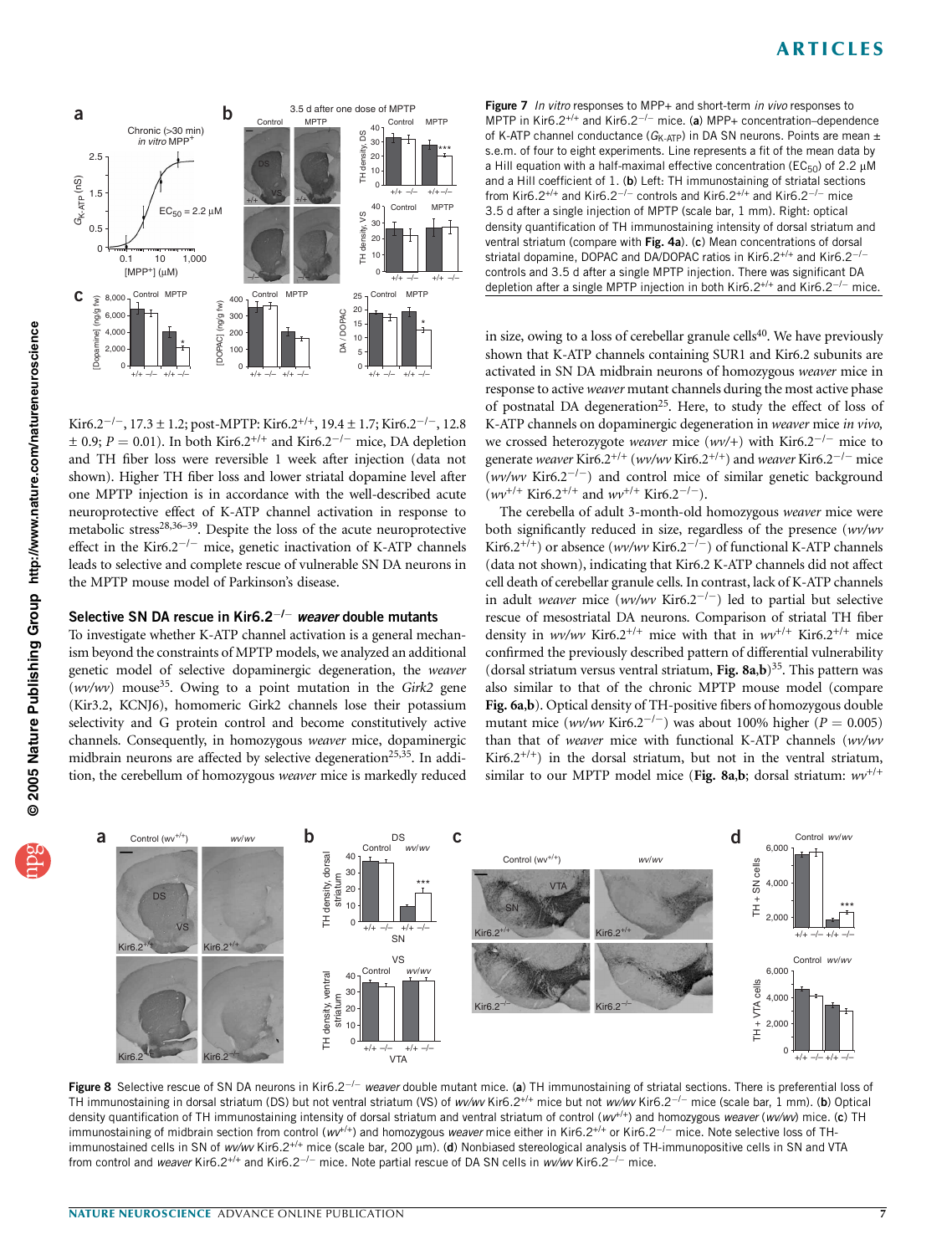Kir6.2<sup>+/+</sup>, 38.0  $\pm$  2.4; wv/wv Kir6.2<sup>+/+</sup>, 9.4  $\pm$  0.6; wv<sup>+/+</sup> Kir6.2<sup>-/-</sup>,  $36.7 \pm 2.5$ ; wv/wv Kir6.2<sup>-/-</sup>, 18.2 ± 2.8; n = 5 each; ventral striatum:  $wv^{+/+}$  Kir6.2<sup>+/+</sup>, 36.1  $\pm$  1.9; wv/wv Kir6.2<sup>+/+</sup>, 37.3  $\pm$  2.1; wv<sup>+/+</sup> Kir6.2<sup>-/-</sup>, 33.6 ± 2.1; wv/wv Kir6.2<sup>-/-</sup>, 37.5 ± 2.2; n = 5 each).

Stereological analysis of TH-positive midbrain neurons and of respective hematoxylin-eosin–counterstained midbrain sections confirmed the differential loss of SN DA midbrain neurons and their selective, but only partial, rescue by genetic inactivation of K-ATP channels (Fig. 8c,d), in contrast to the MPTP model. The number of TH-positive neurons in SN or VTA from adult 3-month-old mice did not differ in wild-type control mice  $(wv^{+/+}$  Kir6.2<sup>+/+</sup>) and Kir6.2<sup>-/-</sup> control mice ( $wv^{+/+}$  Kir6.2<sup>-/-</sup>). Loss of SN DA neurons in homozygous weaver mice was about 70% ( $wv^{+/+}$  Kir6.2<sup>+/+</sup>: 5,415 ± 131, n = 3; wv/wv Kir6.2<sup>+/+</sup>: 1,687 ± 83,  $n = 5$ ;  $P = 2.4 \times 10^{-7}$ ). VTA DA neurons were significantly less affected by the weaver mutation, similar to the MPTP model; only  $\sim$  25% of VTA DA neurons were lost ( $wv^{+/+}$  Kir6.2<sup>+/+</sup>: 4,696  $\pm$  152,  $n = 3$ ; wv/wv Kir6.2<sup>+/+</sup>: 3,472  $\pm$  185,  $n = 5$ ;  $P = 0.004$ ,  $wv^{+/+}$  Kir6.2<sup> $-/-$ </sup>: 4,157  $\pm$  155,  $n = 4$ ; wv/wv Kir6.2<sup> $-/-$ </sup>: 2,997  $\pm$  185,  $n = 4$ ;  $P = 0.003$ ). Again, moderate cell death of VTA DA neurons in mutant weaver mice was not affected by loss of K-ATP channels: the number of surviving VTA DA neurons did not significantly differ between Kir6.2<sup>-/-</sup> and Kir6.2<sup>+/+</sup> weaver mice ( $P = 0.12$ ). In contrast, and in accordance with the MPTP model, the number of surviving SN DA neurons in double-mutant mice  $(wv^{+/+}$  Kir6.2<sup> $-/-$ </sup>: 5,558  $\pm$  203,  $n = 5$ ; wv/wv Kir6.2<sup>-/-</sup>: 2,126  $\pm$  90,  $n = 5$ ;  $P = 3.1 \times 10^{-7}$ ) was significantly higher than in wv/wv Kir6.2<sup>+/+</sup> mice ( $P = 0.007$ ), indicating that in the weaver mutant mice as well, genetic inactivation of the Kir6.2 gene resulted in a selective rescue of  $\sim$  25% of highly vulnerable SN DA neurons. Again, analysis of hematoxylineosin–counterstained sections confirmed genuine cell death and rescue (SN:  $wv^{+/+}$  Kir6.2<sup>+/+</sup>, 11,753  $\pm$  82;  $wv^{+/+}$  Kir6.2<sup>-/-</sup>, 12,328  $\pm$  295; wv/wv Kir6.2<sup>+/+</sup>, 5,387 ± 174; wv/wv Kir6.2<sup>-/-</sup>: 6,568 ± 66; n = 3 each).

### **DISCUSSION**

We demonstrate here that Kir6.2-containing K-ATP channels are causally linked to the differential degeneration of dopaminergic midbrain neurons in vivo in response to complex I inhibition as well as in response to mutant weaver Girk2 channels. In these two mechanistically unrelated, chronic mouse models of dopaminergic degeneration, the presence of functional K-ATP channels promotes cell death of SN DA but not VTA DA neurons. In both models, because the moderate loss of VTA DA neurons is independent of the presence of K-ATP channels, cell death of SN and VTA DA neurons is executed via divergent pathways. We have demonstrated in *in vitro* brain slices that selective K-ATP channels are selectively activated and electrical activity is lost in response to complex I inhibition in highly vulnerable SN DA neurons but that they are not activated in VTA DA neurons. Our mouse model data strongly suggest that distinct pathophysiological trigger factors (such as complex I inhibition in the MPTP model or constitutive activity of sodium-permeable mutant Girk2 channels in weaver mice<sup>25</sup>) might also converge in vivo on the selective activation of K-ATP channels in SN DA neurons, resulting in functional silencing. As about 70% of SN DA neurons are lost in adult weaver mice, it is likely that weaver SN DA neurons that we had previously studied in young (P14) mice<sup>25</sup>, might not have been long-term survivors, but rather neurons in the process of degeneration. Our in vivo animal data indicate that functional K-ATP channels are indeed necessary for cell death of SN DA neurons in the chronic MPTP model and promote neuronal death in the mutant weaver mouse. As we studied a general Kir6.2 knockout mouse, we cannot rule out a contribution from Kir6.2-expressing cell types other than SN DA neurons. However,

this would imply K-ATP channel activation in these other cells in the MPTP model as well as in the *weaver* mouse and selective interaction of these cells with SN DA neurons but not VTA DA neurons.

K-ATP channels are selectively activated in response to complex I inhibition in SN DA neurons but not in VTA DA neurons; this is unexpected, as adult VTA DA neurons have functional K-ATP channels with the same molecular make-up. However, given the ubiquitous expression of K-ATP channels containing Kir6.2 and SUR1 subunits, as well as their distinct physiological functions in brain and other tissues<sup>15,16,41</sup>, cell-specific differences in K-ATP channel regulation are expected. Our results suggest that differential degrees of uncoupling of the mitochondrial respiratory chain are critical for the control of K-ATP channel activity in DA midbrain neurons. Although extensive uncoupling in vitro activates K-ATP channels in all DA neurons, we have found that mild uncoupling has opposite effects on K-ATP channel activity in response to complex I inhibition: it causes decreased K-ATP conductances in SN DA neurons but increased K-ATP channel conductances in VTA DA neurons. The latter express higher mRNA levels of the uncoupling protein UCP-2. In accordance, mild uncoupling has been shown to predominantly reduce generation of  $ROS<sup>31</sup>$ , and decreased ROS will reduce the open probability of K-ATP channels<sup>20</sup>. Accordingly, our data suggest that the differential activation of Kir6.2- and SUR1-containing K-ATP channels in response to complex I inhibition is controlled upstream by different degrees of mitochondrial uncoupling in SN DA and VTA DA neurons. Mild basal uncoupling in VTA DA neurons seems well suited to prevent K-ATP channel activation in response to complex I inhibition, as further uncoupling by FCCP in these neurons enhances K-ATP channel activation. These findings also suggest that the neuroprotective effects of increased mitochondrial uncoupling (owing to increased levels of UCP-2 or coenzyme Q) in rodent and primate models of Parkinson disease<sup>33,42</sup> might act by reducing the open probability of K-ATP channels in vulnerable SN DA neurons. In essence, the convergence of mitochondrial complex I dysfunction and oxidative stress (both of which are present in Parkinson disease) on the activity of K-ATP channels provides a previously unknown candidate mechanism for differential vulnerability of DA neurons that would couple metabolic stress with electrophysiological failure and selective death of SN DA neurons.

While we have identified a mitochondrial upstream mechanism for differential K-ATP channel control in response to complex I inhibition, our study did not address downstream events that could link K-ATP channel–mediated electrical changes with death of DA neurons. Future studies must show to what extent K-ATP channel activation does occur in vivo, and if resulting electrical changes (such as reduced activity or functional silencing) are sufficient to kill mature DA neurons in a cellautonomous fashion, as recently reported for maturing DA neurons in vitro $43$ . Alternatively, functional silencing and lack of dopamine release could generate additional network effects, such as imbalances of synaptic inputs in the intact brain, that might eventually cause the death of DA neurons. However, dopamine production and release itself is not required for survival of DA neurons in  $vivo^{44}$ .

Given the well-documented function of Kir6.2-containing K-ATP channel activation in protecting complex brains against short-term stressors<sup>28,36–39</sup>, our findings define a previously unknown role for K-ATP channels in dopaminergic pathophysiology: the promotion of long-term neurodegenerative processes. Accordingly, factors that increase K-ATP channel open probability might be beneficial during short-term metabolic demands but could also promote chronic disease. Indeed, in type 2 diabetes, the insufficient closure of  $\beta$  cell K-ATP channels, which control insulin secretion, is a key event<sup>17,45</sup>. Conse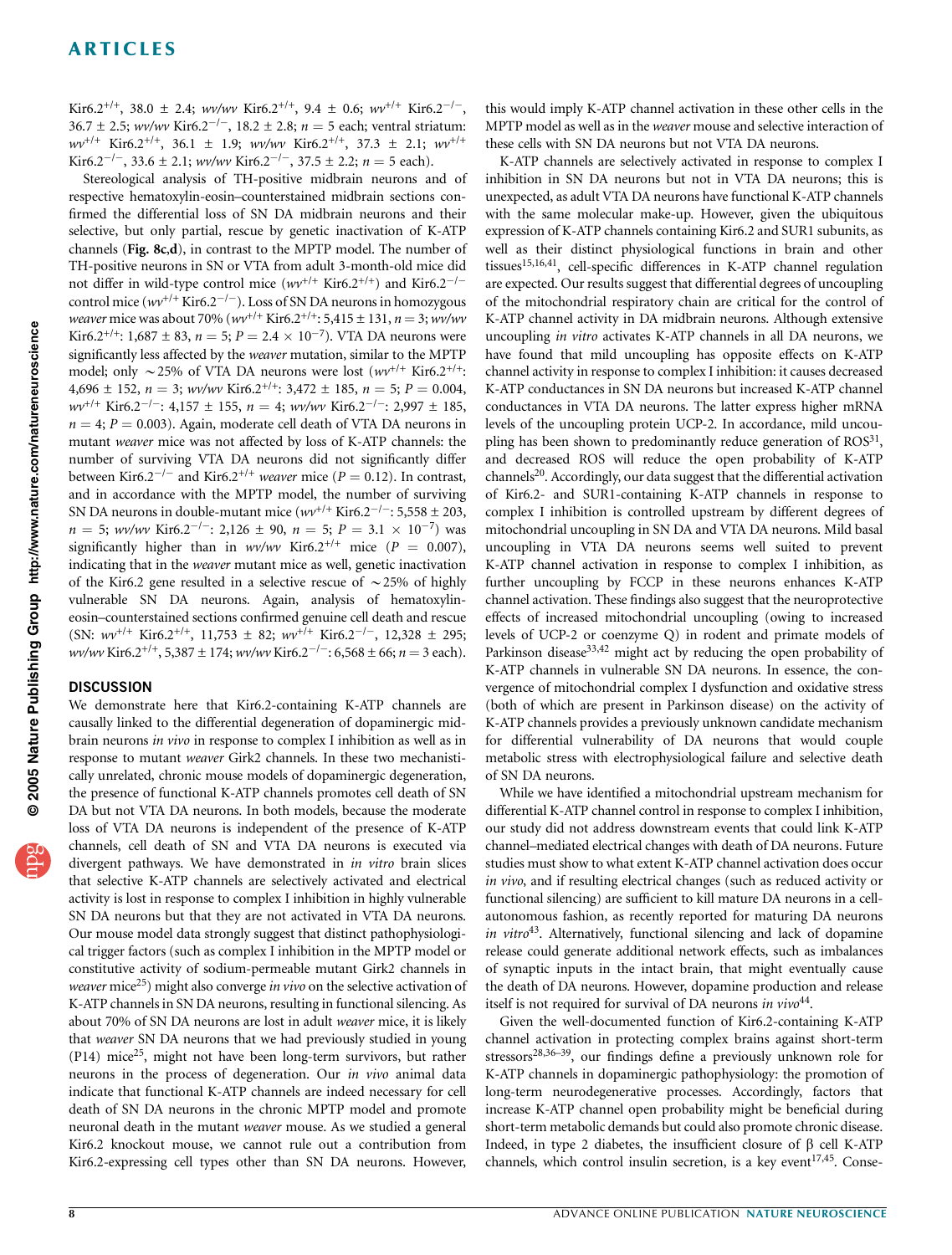quently, K-ATP channel polymorphisms or a diabetic metabolic state might predispose individuals to Parkinson disease. In light of this, it is notable that early studies suggested a high prevalence of impaired glucose tolerance in Parkinson disease and exacerbation of this impairment by conventional pharmacotherapy for Parkinson disease (reviewed in ref. 46), although more recent evidence is missing. Thus, in the future, cell type–specific drugs might selectively enhance mitochondrial uncoupling or inhibit K-ATP channel activity for neuroprotection, but a clinical correction of a potential diabetic metabolic state in Parkinson disease patients might provide an already available neuroprotective strategy.

### **METHODS**

Animals and MPTP treatment. Kir6.2<sup>-/-</sup> and control (Kir6.2<sup>+/+</sup>) mice were generated and back-crossed into C57Bl/6 mice as described<sup>26</sup>. Homozygous *weaver* (*wv/wv* Kir6.2<sup>-/-</sup>) and wv<sup>+/+</sup> Kir6.2<sup>-/-</sup> control mice were obtained by crossing Kir6.2<sup>-/-</sup> and heterozygous weaver mice (B6CBACa-Aw-J/A-wv, Jackson Laboratory). Genotyping for the *weaver* mutation and the Kir6.2<sup>-/-</sup> construct was performed by PCR after DNA isolation from small ear punches (QiaAmp DNA Mini Kit, Qiagen). Unless otherwise stated, 3-month-old male mice were used. The chronic MPTP intoxication protocol similar to that described previously<sup>8</sup>: 20 mg kg<sup>-1</sup> MPTP in 5 mg ml<sup>-1</sup> saline was injected subcutaneously, and 250 mg  $kg<sup>-1</sup>$  probenecid in DMSO was injected intraperitoneally every 3.5 d over a period of 5 weeks. Mice were killed 1 week after the final injection. For acute MPTP effects, a single dose was injected. Procedures were approved by the UK Home Office and the German Regierungspräsidium Giessen. MPTP handling and safety were accordance to published safety guidelines.

Retrograde tracing and immunohistochemistry. Under stereotactic control (Cartesian Instruments), 100 nl retrobeads (Lumafluor) were injected in dorsal striatum (bregma: 0.98 mm, lateral: 1.9 mm, ventral: 2.2 mm) or nucleus accumbens (bregma: 1.54 mm, lateral: 1.0 mm, ventral: 4.0 mm) of mice under general ketamine-domitor anaesthesia. After 1 week recovery, animals were sacrificed and injection sites verified. Perfusion-fixation, immunocytochemical experiments and confocal analysis were as described previously<sup>22</sup>. TH-stained midbrain and control sections were rehydrated and hematoxylin-eosin counterstained (Hematoxiline-Eosine Quick Stain, Vector Labs), dehydrated and coverslipped for further stereological analysis. Optical density of striatal TH immunoreactivity was analyzed using digital imaging software (Neurolucida, MicroBrightField, Adobe Photoshop and IGOR Wavemetrics).

Stereological analysis. Total numbers of TH-positive or hematoxylin-eosin– positive neurons in SN and VTA were determined using an unbiased optical fractionator method (Stereoinvestigator, MicroBrightField). Regions of interests (SN and VTA) were identified according to established anatomical landmarks (Paxinos mouse brain atlas). We analyzed 30 serial 30-um THimmunostained sections (with or without hematoxylin-eosin counterstaining) from control and MPTP-treated mice as well as from double-mutant homozygous wv/wv Kir6.2<sup>-/-</sup> and wv/wv Kir6.2<sup>+/+</sup> mice and appropriate  $w^{+/+}$ Kir6.2<sup>-/-</sup> and  $wv^{+/+}$  Kir6.2<sup>+/+</sup> controls, covering the entire caudo-rostral extent of the midbrain. Actual section thickness after mounting and shrinking was consistently about 11  $\mu$ m. Estimated total number of TH-positive neurons (N) was calculated as follows:

$$
N = \sum Q^{-} \times \frac{t}{h \times \text{asf} \times \text{ssf}}
$$

where h is the height of optical dissector (5  $\mu$ m), ssf is the section sampling fraction (1),  $a$ sf is the area sampling fraction (0.69),  $t$  is the mean section thickness, and  $\sum Q^{-1}$  is the sum of counted neurons for all sections<sup>47</sup>. Sampling grid dimension were  $120 \times 120 \times 5$  µm (x, y and z-axes). Quality of estimated total numbers was assessed according to the Gundersen coefficient of error CE2 and was in all cases  $\leq 0.05$ .

High-performance liquid chromatography (HPLC). For quantification of MPP+ with HPLC with fluorescence detection, striatal punches ( $\sim$  5 mg) were

sonicated (Bandelin Sonoplus HD 70, with a Microtip) for 1 s in 20 volumes of ice-cold 5% trichloroacetic acid and centrifuged. Supernatant aliquots of 10 ml were separated over a 5-µm Sulpelcosil LC-SCX column (25  $\times$  0.46 cm) with mobile phase of 10% ACN, 90% 0.1 M acetic acid and 0.075 M triethylamine HCl, pH 2.3, and flow rate of 1 ml min<sup>-1</sup>. Eluate was monitored by a Merck-Hitachi fluorescence detector F-1000 at 295 nm excitation and 375 nm emission. Peaks were quantified by peak height evaluation and by area integration with Millennium evaluation software (Millipore). For quantification of DA and DOPAC by HPLC with electrochemical detection, brain tissues were homogenized in 40 volumes of the mobile phase, and detection was essentially as described previously<sup>48</sup>.

Electrophysiological recordings from adult mouse brain slices. Coronal midbrain slices (250  $\mu$ m) of adult mice were sectioned after intracardial perfusion with ice-cold sucrose–artificial cerebrospinal fluid (ACSF) (in mM: 50 sucrose, 75 NaCl, 25 NaHCO<sub>3</sub>, 2.5 KCl, 1.25 NaH<sub>2</sub>PO<sub>4</sub>, 0.1 CaCl<sub>2</sub>, 6 MgCl<sub>2</sub>, and 2.5 glucose, oxygenated with 95%  $O<sub>2</sub>/5$ %  $CO<sub>2</sub>$ ). After 90 min of recovery, slices were transferred to a recording chamber and perfused continuously at 2–4 ml min–1 with oxygenated ACSF (2.5 mM glucose, 22.5 mM sucrose) at 36 °C. Fast excitatory and inhibitory synaptic transmission was inhibited by 20 μM CNQX (6-cyano-7-nitroquinoxaline-2,3-dione) and 10 μM gabazine. Labeled SN and VTA DA neurons were visualized by infrared–differential interference contrast (IR-DIC) video microscopy and epifluorescence for detection of retrobeads<sup>21</sup>. Whole-cell and perforated-patch recordings, data acquisition and analysis were essentially as described $^{22}$ . Minimal subthreshold slope conductances  $(G_{min})$  of DA neurons were determined by fitting the linear slope conductance in the subthreshold range between –50 and –70 mV of membrane currents in response to 1-s voltage ramps from –30 to –120 mV after a 200-ms conditioning step to –30 mV. Concentration-conductance data for rotenone (or MPP+) were fitted according to the Hill relationship:

$$
G = G_{base} + (G_{max} - G_{base}) / (1 + (EC_{50}/[rotenone] \times n)
$$

where  $n$  is the Hill coefficient and [rotenone] is the concentration of rotenone in nM.

Laser microdissection. A photoablation and laser microdissection system with fluorescence option (PALM) was used. Serial coronal cryosections (8-12  $\mu$ m) of mouse midbrains were cut using a Leica cryostat CM1850 and mounted on RNAse-free ultraviolet light–treated membrane slides (1 mm polyethylenenaphthalate membrane, PALM). Sections were fixed with ethanol (four washes with 75%, 95% 100%, 100%, respectively), optionally stained with cresyl violet in 100% ethanol, and dried. Fluorescence-labeled neurons were visualized (63× objective) and marked under fluorescence illumination (rhodamine filter, 555 nm excitation) and were cut and catapulted under bright-field DIC microscopy. Individual neurons or cell pools were catapulted directly into an adhesive cap (PALM). A mixture for cell lysis (0.5% Nonidet P40, Roche Diagnostics, and 20 U SUPERaseIn, Ambion) and cDNA synthesis was added directly into the lid, the tube was incubated upside-down for 90 s at 65 °C, and the tube was quickly cooled on ice before adding reverse transcriptase.

RT-PCR. cDNA synthesis and qualitative and quantitative real-time single-cell PCR were essentially as described<sup>49</sup>. For multiplex PCR, HotstarTaq (Qiagen) was used, and for nested PCR, RedTaq (Sigma) was used. Primer sequences for SUR1, SUR2, calbindin D28k, TH, and GAD67 were as described<sup>25</sup>; primers for GAD65 were 166-CATACGCAGACAGCACGTTT (F1), 1070-AAAAGATTCC ATCGCCAGAG (R1), 606-GGGATGTCAACTACGCGTTT (F2), 994-CAC AAATACAGGGGCGATCT (R2). For quantitative real-time PCR, a 10% aliquot of cDNA from laser-microdissected cell pools was used for qualitative multiplex nested PCR to confirm marker expression (TH and CBd28k for DA neurons) and to exclude possible contamination by glial cells (as detected by glial fibrillary acidic protein (GFAP) signal) or GABAergic neurons (as detected by GAD65/GAD67 signals). All real-time Taqman assays were predesigned by Applied Biosystems and labeled with FAM as a reporter and a nonfluorescent quencher. Several assays were tested to choose those with the best performance and reproducibility, as indicated by low standard deviation for replicates with serial dilutions of control cDNA over four orders of magnitude for generation